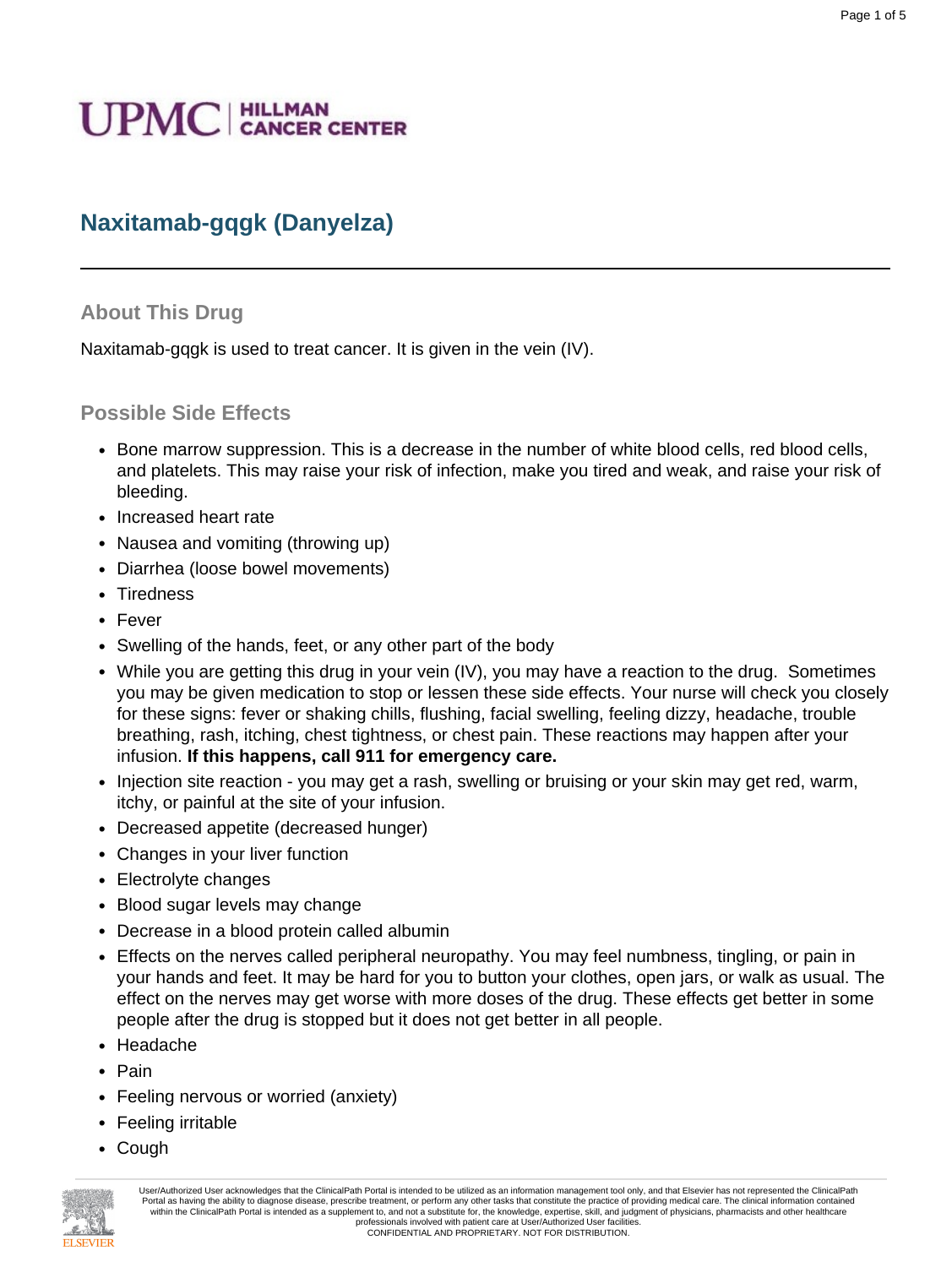- Rash
- Itching
- High blood pressure

**Note:** Each of the side effects above was reported in 25% or greater of patients treated with naxitamabgqgk. Not all possible side effects are included above.

#### **Warnings and Precautions**

- Severe peripheral neuropathy and other general effects on the nerves such as difficulty emptying your bladder, blurred vision, unequal pupil size, trouble focusing your eyes, and sensitivity to light (photosensitivity). Photosensitivity means that you may become more sensitive to the sun and/or light. Your eyes may water more, mostly in bright light.
- Severe nerve pain, including pain in your abdomen, bone, neck, legs, or arms.
- Swelling in the brain that is usually reversible. Symptoms can be sudden (acute) and may include a headache, confusion, changes in eyesight, extreme tiredness/coma, and/or seizures. **If you start to have any of these symptoms let your doctor know right away.**
- Severe infusion-related reactions
- Severely high blood pressure

**Note:** Some of the side effects above are very rare. If you have concerns and/or questions, please discuss them with your medical team.

#### **Important Information**

• This drug may be present in the saliva, tears, sweat, urine, stool, vomit, semen, and vaginal secretions. Talk to your doctor and/or your nurse about the necessary precautions to take during this time.

#### **Treating Side Effects**

- Manage tiredness by pacing your activities for the day.
- Be sure to include periods of rest between energy-draining activities.
- To decrease the risk of infection, wash your hands regularly.
- Avoid close contact with people who have a cold, the flu, or other infections.
- Take your temperature as your doctor or nurse tells you, and whenever you feel like you may have a fever.
- To help decrease the risk of bleeding, use a soft toothbrush. Check with your nurse before using dental floss.
- Be very careful when using knives or tools.
- Use an electric shaver instead of a razor.
- Drink plenty of fluids (a minimum of eight glasses per day is recommended).



User/Authorized User acknowledges that the ClinicalPath Portal is intended to be utilized as an information management tool only, and that Elsevier has not represented the ClinicalPath Portal as having the ability to diagnose disease, prescribe treatment, or perform any other tasks that constitute the practice of providing medical care. The clinical information contained within the ClinicalPath Portal is intended as a supplement to, and not a substitute for, the knowledge, expertise, skill, and judgment of physicians, pharmacists and other healthcare professionals involved with patient care at User/Authorized User facilities. CONFIDENTIAL AND PROPRIETARY. NOT FOR DISTRIBUTION.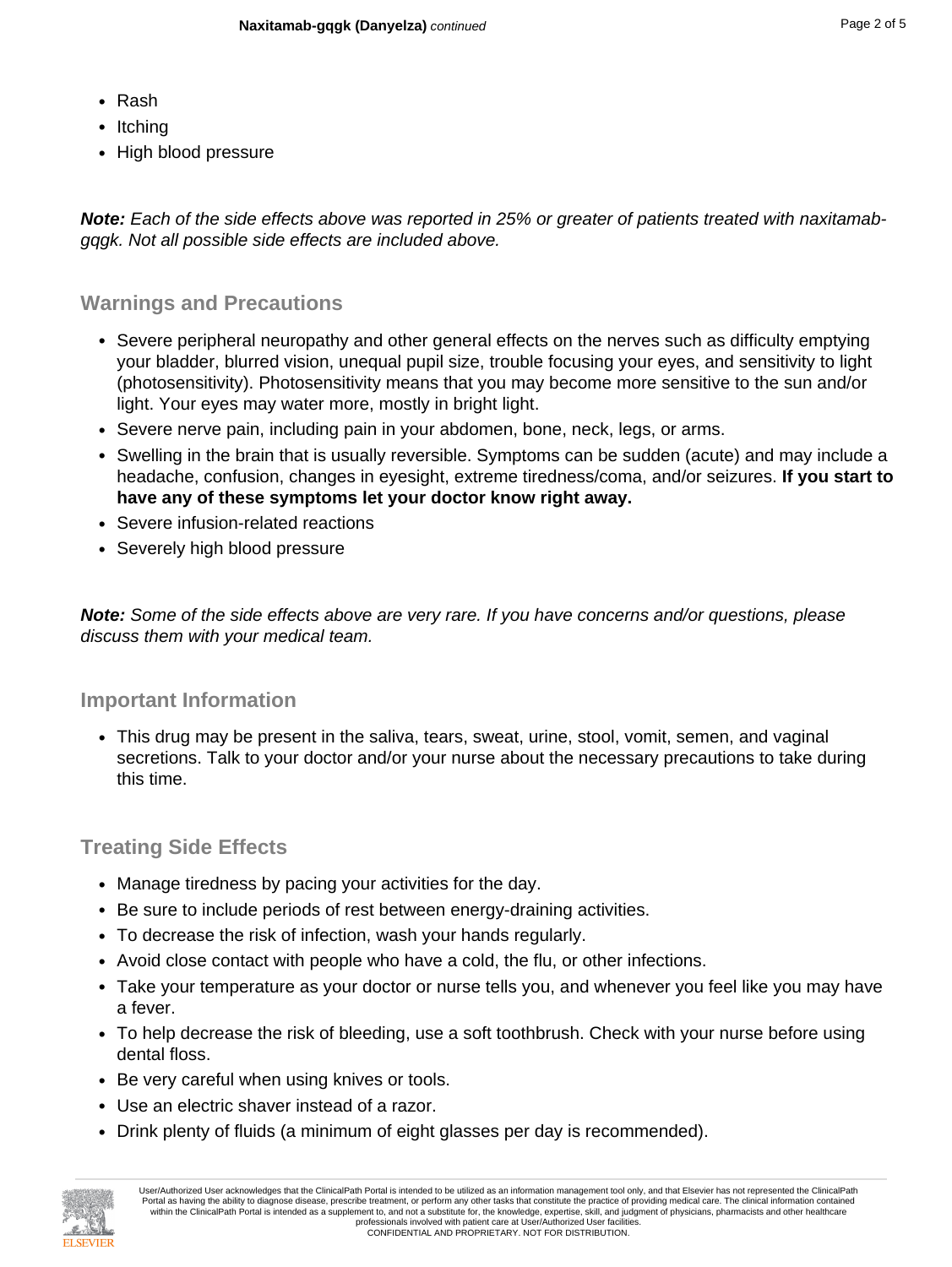- If you throw up or have diarrhea, you should drink more fluids so that you do not become dehydrated (lack of water in the body from losing too much fluid).
- To help with nausea and vomiting, eat small, frequent meals instead of three large meals a day. Choose foods and drinks that are at room temperature. Ask your nurse or doctor about other helpful tips and medicine that is available to help stop or lessen these symptoms.
- If you have diarrhea, eat low-fiber foods that are high in protein and calories and avoid foods that can irritate your digestive tracts or lead to cramping.
- Ask your nurse or doctor about medicine that can lessen or stop your diarrhea.
- To help with decreased appetite, eat small, frequent meals. Eat foods high in calories and protein, such as meat, poultry, fish, dry beans, tofu, eggs, nuts, milk, yogurt, cheese, ice cream, pudding, and nutritional supplements.
- Consider using sauces and spices to increase taste. Daily exercise, with your doctor's approval, may increase your appetite.
- Infusion reactions may occur after your infusion. **If this happens, call 911 for emergency care**.
- While you are getting this drug, please tell your nurse right away if you get a rash, swelling or bruising or your skin gets red, warm, itchy, or painful at the site of your infusion.
- Keeping your pain under control is important to your well-being. Please tell your doctor or nurse if you are experiencing pain.
- If you get a rash do not put anything on it unless your doctor or nurse says you may. Keep the area around the rash clean and dry. Ask your doctor for medicine if your rash bothers you.
- If you have numbness and tingling in your hands and feet, be careful when cooking, walking, and handling sharp objects and hot liquids.
- Wear dark sunglasses when in the sun or bright lights.
- If you have diabetes, keep good control of your blood sugar level. Tell your nurse or your doctor if your glucose levels are higher or lower than normal.

### **Food and Drug Interactions**

- There are no known interactions of naxitamab-gqgk with food.
- This drug may interact with other medicines. Tell your doctor and pharmacist about all the prescription and over-the-counter medicines and dietary supplements (vitamins, minerals, herbs, and others) that you are taking at this time. Also, check with your doctor or pharmacist before starting any new prescription or over-the-counter medicines, or dietary supplements to make sure that there are no interactions.

## **When to Call the Doctor**

Call your doctor or nurse if you have any of these symptoms and/or any new or unusual symptoms:

- Fever of 100.4° F (38° C) or higher
- Chills
- Tiredness or weakness that interferes with your daily activities
- Feeling dizzy or lightheaded
- Easy bleeding or bruising



User/Authorized User acknowledges that the ClinicalPath Portal is intended to be utilized as an information management tool only, and that Elsevier has not represented the ClinicalPath Portal as having the ability to diagnose disease, prescribe treatment, or perform any other tasks that constitute the practice of providing medical care. The clinical information contained within the ClinicalPath Portal is intended as a supplement to, and not a substitute for, the knowledge, expertise, skill, and judgment of physicians, pharmacists and other healthcare professionals involved with patient care at User/Authorized User facilities. CONFIDENTIAL AND PROPRIETARY. NOT FOR DISTRIBUTION.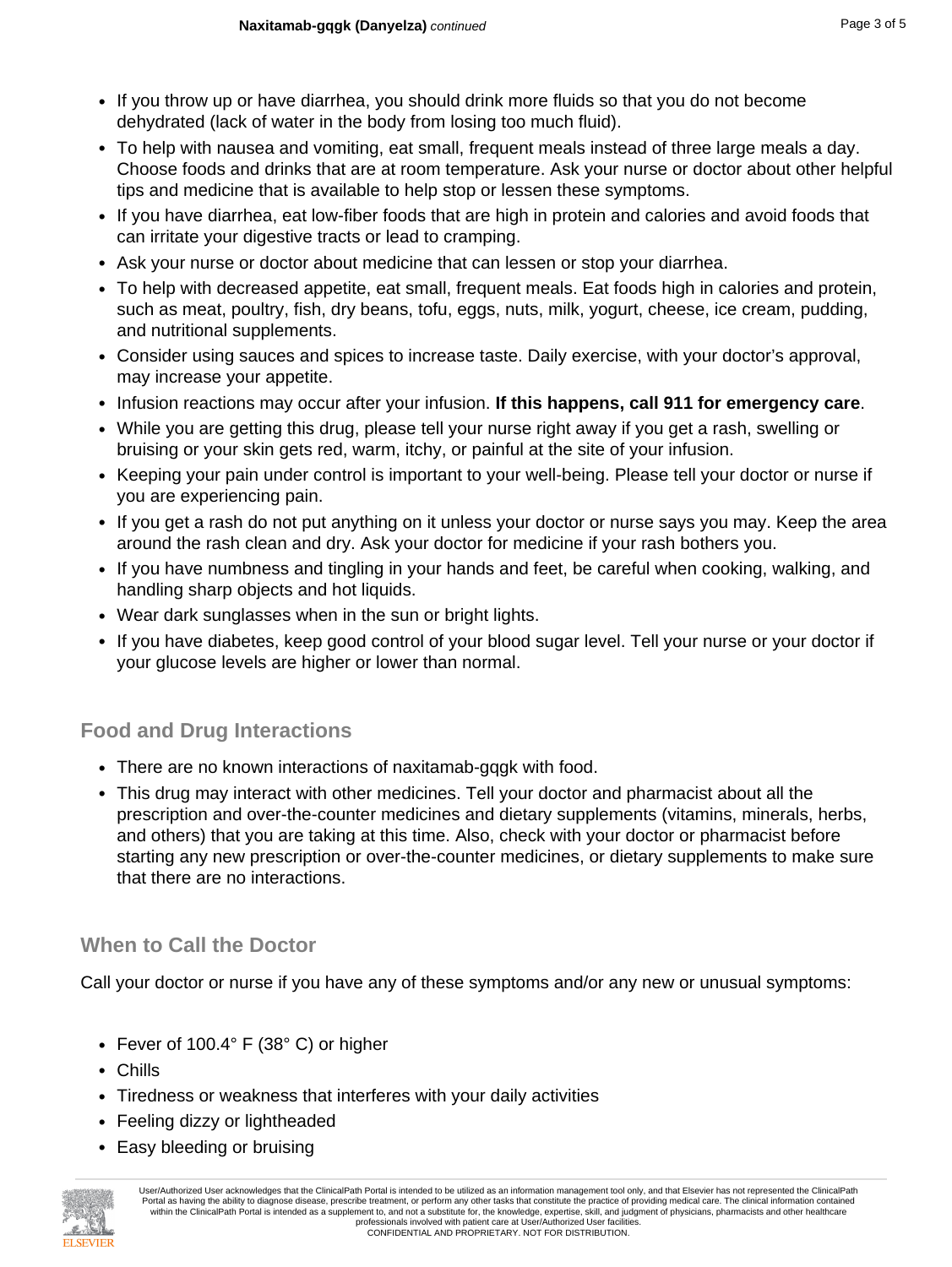- A headache that does not go away
- Blurred vision or any other changes in eyesight
- Unequal or large pupil size
- Sensitivity to light
- Confusion
- Extreme tiredness and/or coma
- Symptoms of a seizure such as confusion, blacking out, passing out, loss of hearing or vision, blurred vision, unusual smells or tastes (such as burning rubber), trouble talking, tremors or shaking in parts or all of the body, repeated body movements, tense muscles that do not relax, and loss of control of urine and bowels. **If you or your family member suspects you are having a seizure, call 911 right away.**
- Trouble understanding or speaking
- Trouble urinating and/or pain in your lower abdomen
- Numbness or lack of strength to your arms, legs, face, or body
- Feeling that your heart is beating fast or in a not normal way (palpitations)
- Cough that is bothersome
- Wheezing and/or trouble breathing
- Nausea that stops you from eating or drinking and/or is not relieved by prescribed medicines
- Throwing up more than 3 times a day
- Diarrhea, 4 times in one day or diarrhea with lack of strength or a feeling of being dizzy
- Lasting loss of appetite or rapid weight loss of five pounds in a week
- Weight gain of 5 pounds in one week (fluid retention)
- Swelling of the hands, feet, or any other part of the body
- Signs of infusion reaction: fever or shaking chills, flushing, facial swelling, feeling dizzy, headache, trouble breathing, rash, itching, chest tightness, or chest pain. **If this happens, call 911 for emergency care.**
- Signs of possible liver problems: dark urine, pale bowel movements, pain in your abdomen, feeling very tired and weak, unusual itching, or yellowing of the eyes or skin
- Pain that does not go away or is not relieved by prescribed medicine
- Numbness, tingling, or pain in your hands and feet
- New rash and/or itching
- Rash that is not relieved by prescribed medicines
- Abnormal blood sugar
- Signs of low blood sugar: feeling sleepy, increased hunger, sweating, shakiness, irritability
- If you think you may be pregnant

## **Reproduction Warnings**

- **Pregnancy warning**: This drug may have harmful effects on the unborn baby. Women of childbearing potential should use effective methods of birth control during your cancer treatment and for 2 months after treatment. Let your doctor know right away if you think you may be pregnant.
- **Breastfeeding warning**: It is not known if this drug passes into breast milk. For this reason, women should not breastfeed during treatment and for 2 months after treatment because this drug could enter the breast milk and cause harm to a breastfeeding baby.